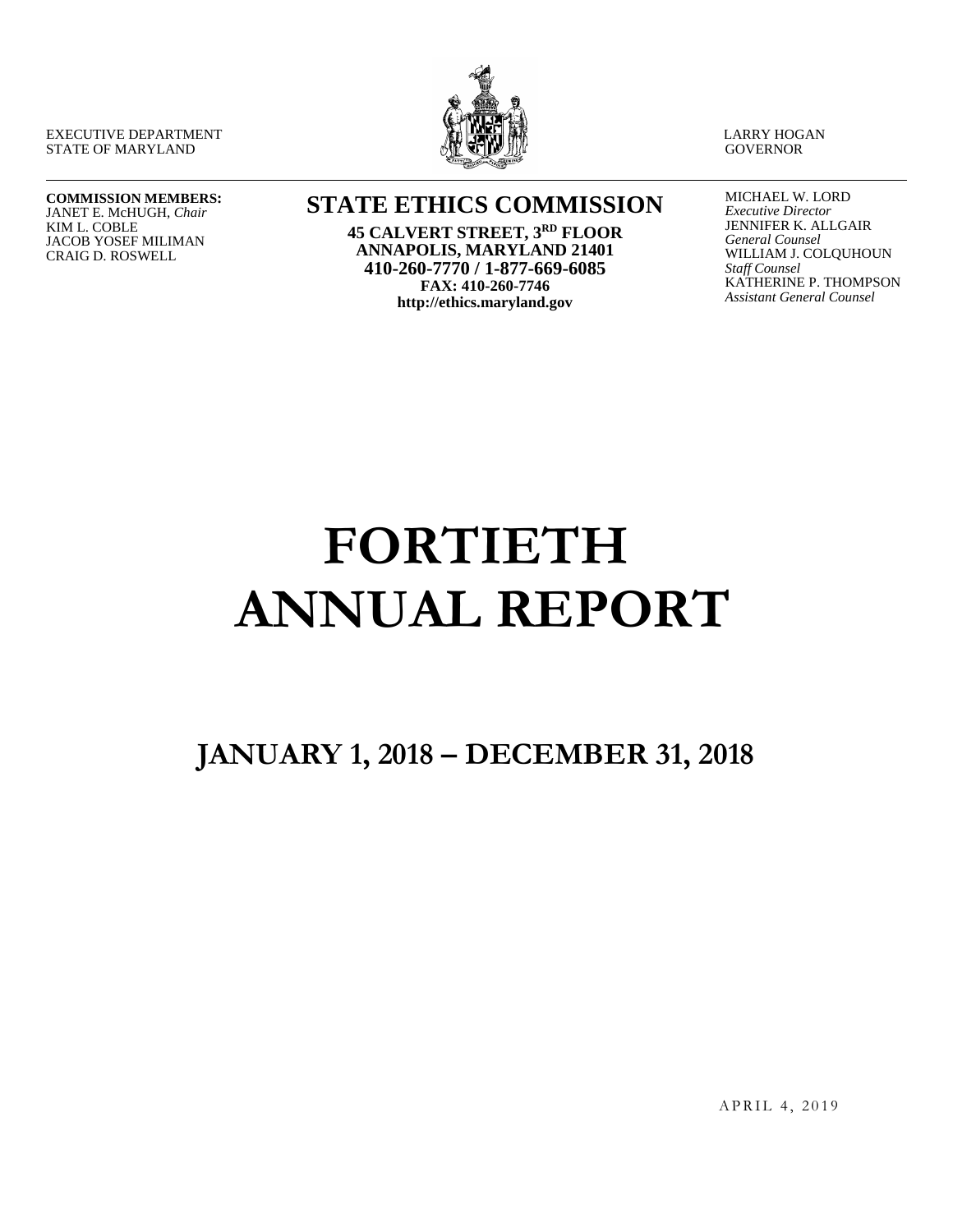# **GENERAL STATUTORY IM PLEMENTATION**

#### **OVERVIEW**

In calendar year 2018, the Commission met 5 times in regularly scheduled sessions. During its meetings the Commission considered issues related to all areas of its statutory mandate: financial disclosure, conflict of interest, lobbyist disclosure and conduct restrictions, local government ethics laws, school board ethics regulations, advisory opinions, enforcement matters, employee training, lobbyist training and public information activities.

The State Ethics Commission, as directed in General Provisions Article § 5-205, administers the provisions of the Public Ethics Law; creates and provides forms for each document required by the Public Ethics Law; retains as a public record each document filed with the Commission for at least four years after receipt; periodically reviews the adequacy of public ethics laws; reviews financial disclosure statements and lobbyist activity reports filed in accordance with the Public Ethics Law and notifies the filers of any identified omissions or deficiencies; and publishes information that explains the provisions of the Law.

#### **ADVICE ACTIVITIES**

The State Ethics Commission is responsible for interpreting the Public Ethics Law. Sections 5-301 through 5-303 of the Public Ethics Law authorize the State Ethics Commission to issue formal advisory opinions in response to requests from officials, employees, lobbyists, and others who are subject to the Public Ethics Law. Formal opinions generally follow an appearance before the Commission by the requestor, are published in the Maryland Register, and are accessible electronically through the Division of State Documents in COMAR Title 19A. Section 5-301 of the Public Ethics Law and the Commission's regulations in COMAR 19A.01.02.05 also authorize the staff and the Commission to provide informal advice. The Commission and its staff provide informal advice in many forms, including letters, emails, and phone calls.

During its forty years of existence, the Commission has issued 500 formal opinions. These opinions not only advise the public of the Commission's interpretation of the Public Ethics Law, but also guide the Commission and its staff in providing informal advice. In light of this large body of interpretive decisions, in recent years the Commission and its staff primarily have provided advice informally. This process allows the Commission and its staff to deliver more timely advice, which has been important in light of the steady increase in advice requests. There were no formal opinions issued in 2018, continuing a trend that has seen no formal opinions issued since 2012.

The Commission's informal docket logs requests for informal advice submitted to the staff or Commission. The docket captures more complex matters (requiring research, consultation with other staff members, etc.) which come to the staff's attention by way of letters, telephone calls, email or "walk in" requests for advice. The Commission and its staff provided informal advice in the following subject areas during calendar years 2016 through 2018: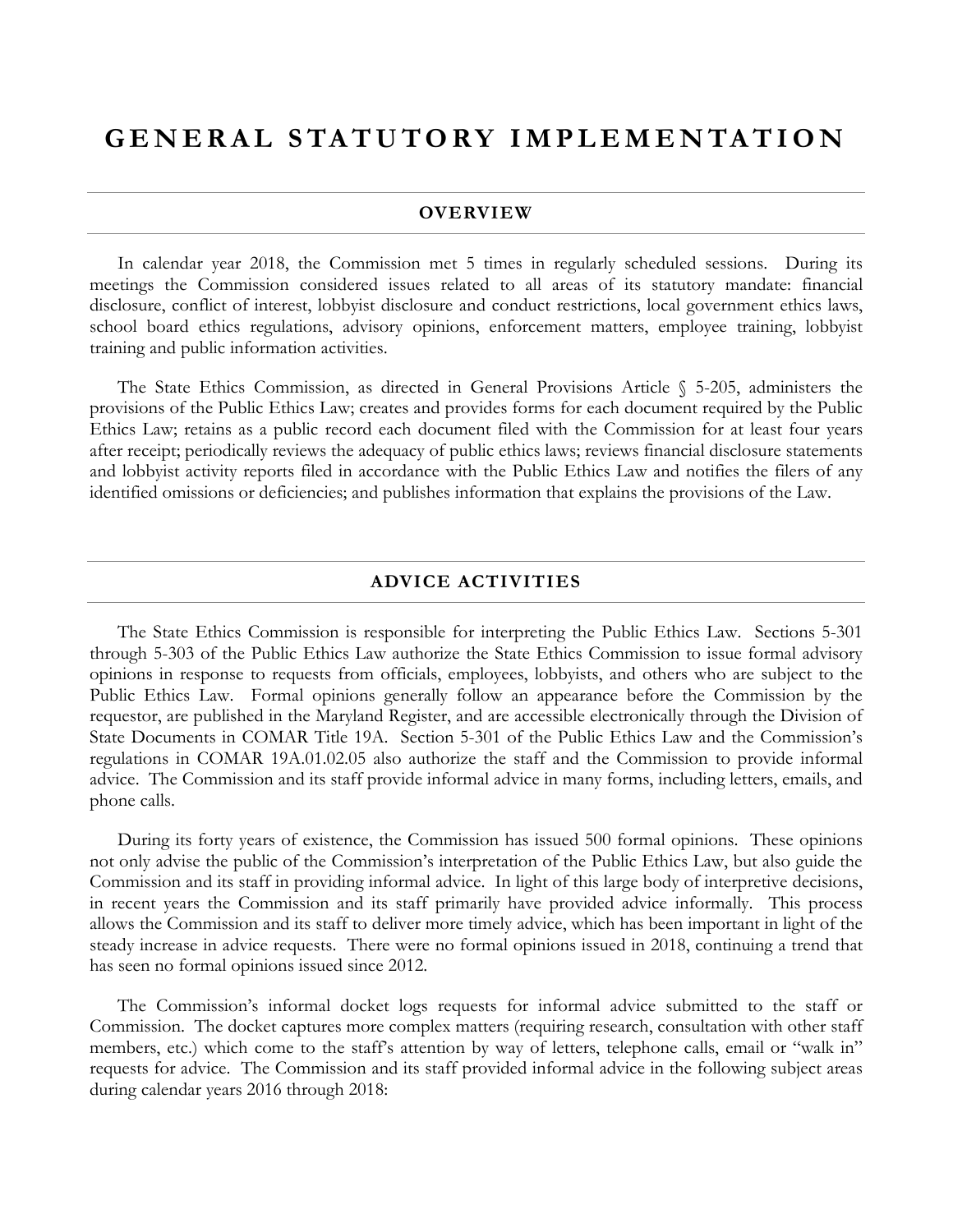| <b>SUBJECT MATTER OF THE ADVICE</b>                                 | 2018 | 2017 | 2016           |
|---------------------------------------------------------------------|------|------|----------------|
| Lobbying Registration, Reporting and Conduct                        | 4    | 3    | $\overline{4}$ |
| Secondary Employment Advice                                         | 338  | 381  | 298            |
| Participation Advice                                                | 86   | 25   | 17             |
| Post-Employment Advice                                              | 56   | 55   | 54             |
| <b>Gift Questions</b>                                               | 44   | 33   | 50             |
| Other (Financial Interest, Prestige, and Freedom of<br>Information) | 47   | 44   | 48             |
| Total                                                               | 575  | 541  | 471            |

The number of informal matters addressed in 2018 reached an unprecedented level. The Commission staff has worked hard to encourage employees and officials to take a proactive approach to dealing with ethics matters, preferring to address issues before they become enforcement matters. As the above table indicates, the largest number of matters addressed dealt with State employees seeking outside or secondary employment, as is consistently the case. The chart below shows the distribution of secondary employment advice requests by agency in 2018:



The 40 "other agency" secondary employment requests came from 18 additional, different State agencies.

The informal docket does not include routine advice on matters that the Commission's Executive Director, General Counsel, Assistant General Counsel, and Staff Counsel are able to immediately resolve through telephone calls, emails, and in-person discussions on a daily basis. It also does not include the Commission staff assisting individuals with electronic financial disclosure filing or training or other general inquiries concerning the Public Ethics Law and access to public information.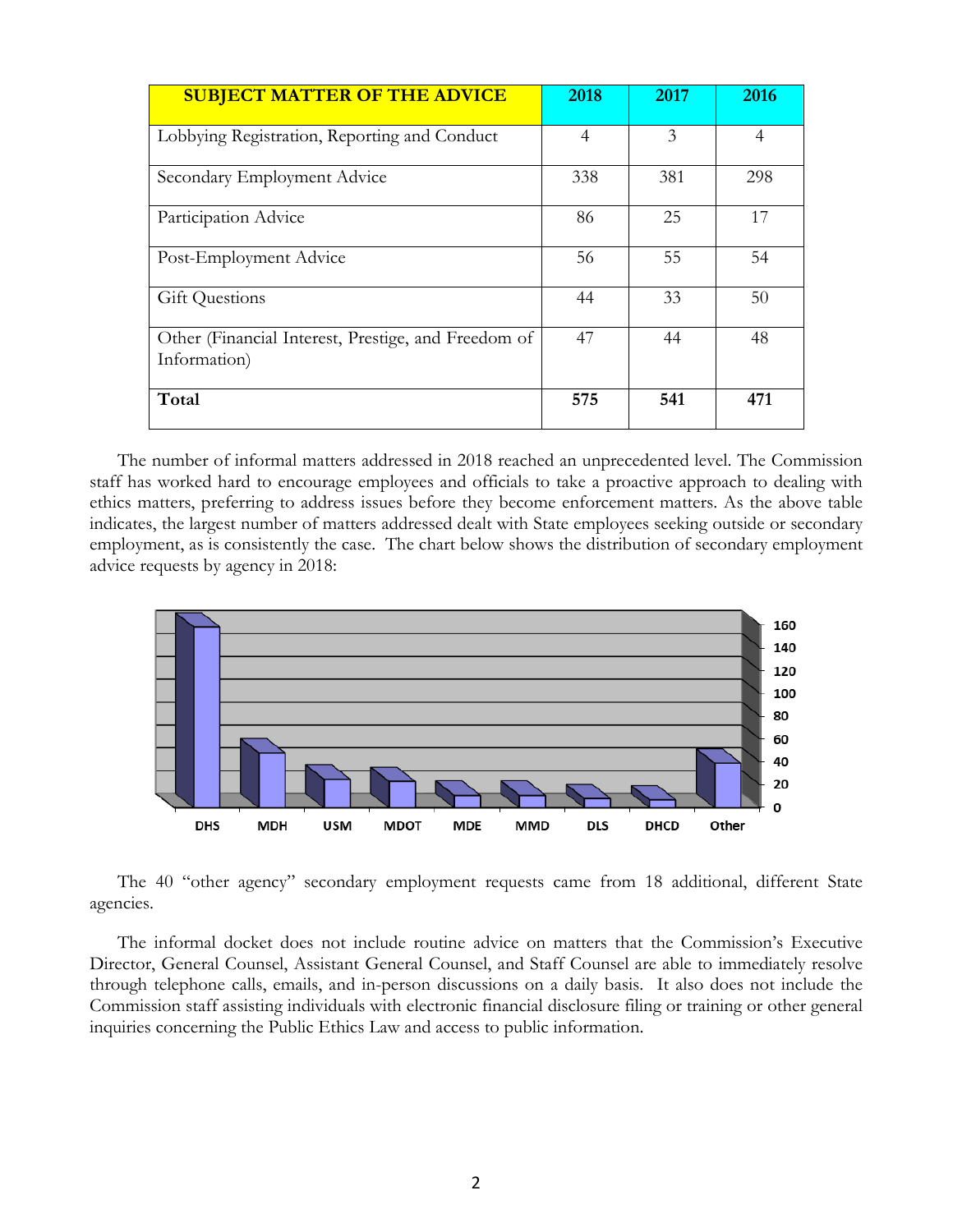### **UNIVERSITY OF MARYLAND PUBLIC-PRIVATE PARTNERSHIP EXEMPTIONS**

The Public-Private Partnership Act, which is codified in § 5-525 of the Public Ethics Law, allows Maryland Educational Institutions (including University System of Maryland (USM) institutions and Morgan State University) to grant to present and former university officials or employees, and under certain circumstances to specific officials (designated as a chancellor, vice chancellor, president or vice president of an educational institution) exemptions from certain of the conflict of interest provisions of the Public Ethics Law when engaged in research or development activities. Research or development is defined to include the development or marketing of university-owned technology, the acquisition of services of an official or employee by an entity for research and development purposes, or participation in State economic development programs. The exemption does not extend to the Ethics Law's gift and prestige of office restrictions. The institution granting the exemption is required to have adopted procedures conforming to the requirements of the Ethics Law, to maintain the exemption as a public record, and to file a copy with the State Ethics Commission.

The Law requires each governing board to report quarterly to the Governor, the Legislative Policy Committee of the General Assembly and the State Ethics Commission the number of exemptions approved. Records filed by the institutions with the Commission reflect a total of 649 faculty exemptions granted by the university presidents between 1996 and 2017. During calendar year 2018, USM institutions and Morgan State University reported an additional 46 individual faculty member exemptions to the Commission. The 2018 exemptions were from the following institutions:

| <b>INSTITUTION</b>                                 | Number of<br><b>Exemptions</b> |
|----------------------------------------------------|--------------------------------|
| Morgan State University                            |                                |
| University of Maryland Baltimore                   | 21                             |
| University of Maryland Baltimore County            |                                |
| University of Maryland College Park                | 10                             |
| University of Maryland University College ("UMUC") |                                |
| <b>TOTAL FACULTY EXEMPTIONS</b>                    | 46                             |

### **FINANCIAL DISCLOSURE**

The financial disclosure program continued to identify individual employees and officials required to file, provide technical assistance to filers, and monitor compliance with the Law. In accord with Public Ethics Law § 5-103, the Commission reviewed a significant number of requests by various agencies to add positions to or delete positions from the financial disclosure filing list. The net result was an increase in the number of filers from 16,437 in 2017 to 16,761 in 2018.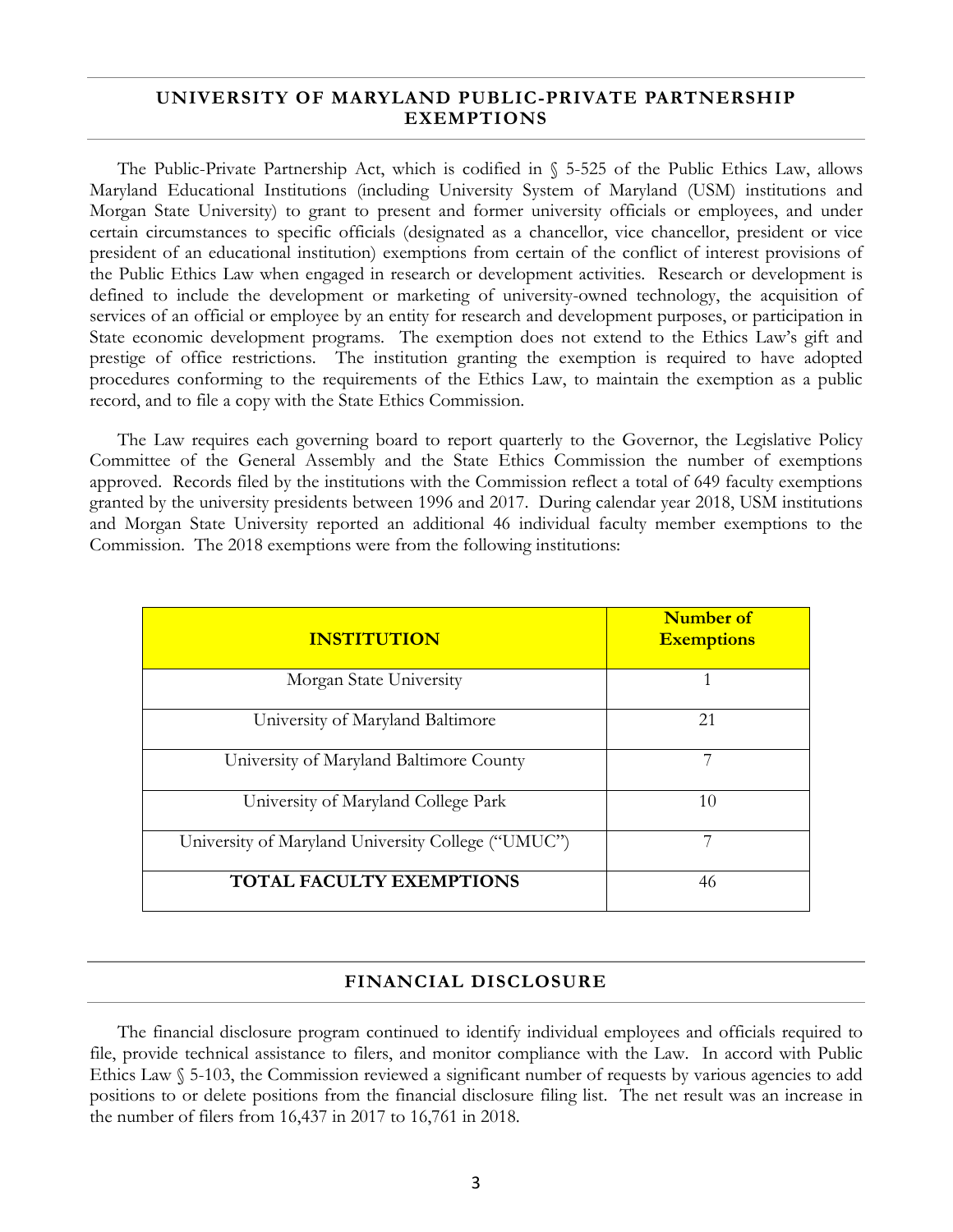Pursuant to Public Ethics Law §§ 5-103 and 5-209, the Commission made decisions regarding whether or not newly created boards and commissions met the Ethics Law's definition of "executive unit". These determinations are significant because members of executive units are subject to the Public Ethics Law, including both the conflict of interest and financial disclosure filing requirements. The Commission also considered and acted upon requests by a number of boards and commissions for exemptions from the requirement to file financial disclosure statements. The Commission continues to see a substantial increase in the number of boards, commissions, task forces, and technical advisory groups created by the General Assembly.

The basic financial disclosure statement filed by most individuals who are determined to be public officials is referred to as Form #1. Individuals who are public officials only as the result of their participation on boards or commissions are required to file a limited financial disclosure statement (Form #2). Legislators are required to file a more extensive disclosure statement (Form #19). The Commission staff conducts compliance reviews of financial disclosure statements and notifies filers of identifiable errors or omissions, and it pursues enforcement actions against those who fail to file. During 2018, the Commission staff reviewed over 11,200 financial disclosure statements.

The electronic administrative tool permits the staff to quickly review electronically submitted statements, compare them to previously filed electronic statements, notify filers by email of any omissions or questions raised by the statements and maintain copies of those notifications in the filers' electronic records. The emails become attached to the electronic files, and a record is therefore compiled of statements, inquiries and responses. Filers may also electronically file amendments if required. Communication with filers, for the most part, is through email, which also saves the Commission substantial supply and postage costs. Commission staff spent a significant portion of the second half of 2018 working with a vendor to develop a new financial disclosure system to replace the older system it had been using since 2005. This change was necessitated by problems locating developers familiar with the outdated platform used by the system. The new system was launched on January 2, 2019.

### **LOBBYIST DISCLOSURE AND REGULATION**

The lobbying year runs from November  $1<sup>st</sup>$  to October  $31<sup>st</sup>$  of the following year. The Public Ethics Law requires a regulated lobbyist to register separately for each entity that engages the regulated lobbyist for lobbying purposes. For the lobbying year that ended October 31, 2018, 3,529 lobbying registrations were filed with the Commission. Those registrations were submitted by 685 lobbyists on behalf of 1,437 employers. This represents an increase of 137 registrations from the 3,392 filed for the period ending October 31, 2017. Commission staff spent a significant portion of the second half of 2018 working with a vendor to develop a new lobbyist disclosure system to replace the older system it had been using since 2005. This change was necessitated by problems locating developers familiar with the outdated platform used by the system. The new system is expected to be launched in mid-2019.

The following table summarizes lobbying expenditures for the last three lobbying years: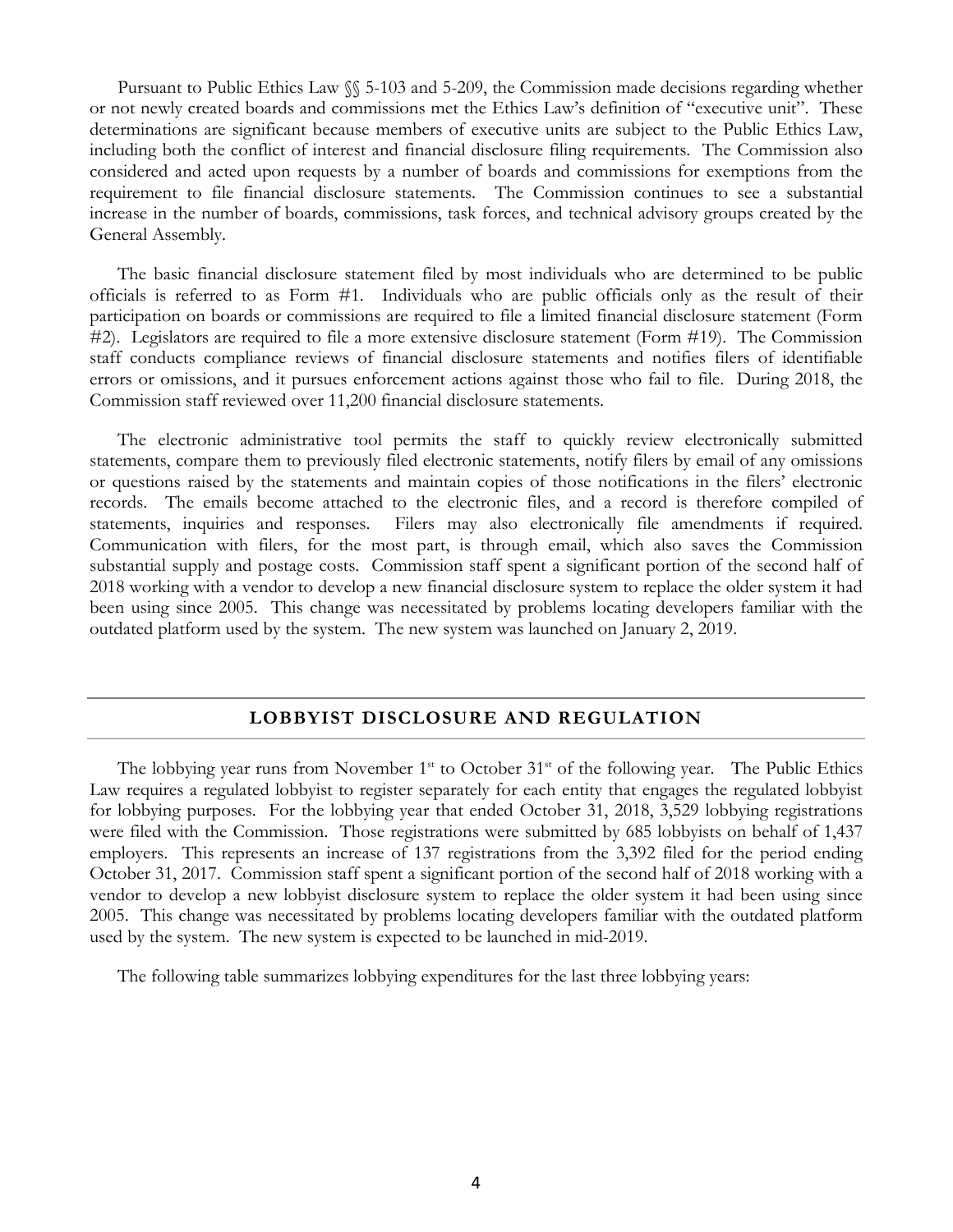| <b>Type of Expenditure</b>                                                                                                                                                                                                           | 10/31/2018 | 10/31/2017 | 10/31/2016     |
|--------------------------------------------------------------------------------------------------------------------------------------------------------------------------------------------------------------------------------------|------------|------------|----------------|
|                                                                                                                                                                                                                                      | \$         | \$         | \$             |
| B-1: Meals and beverages for officials or employees<br>or their immediate families.                                                                                                                                                  | 10,847     | 39,122     | 19,746         |
| B-2: Special events, including parties, dinners,<br>athletic events, entertainment, and other functions<br>to which all members of the General Assembly,<br>either house thereof, or any standing committee<br>thereof were invited. | 2,067,223  | 2,006,460  | 1,797,761      |
| B-3: Food, lodging, and scheduled entertainment of<br>officials and employees and spouses for a meeting<br>given in return for participation in a panel or<br>speaking engagement at the meeting.                                    | 6,300      | 12,983     | 35,102         |
| B-4: Food and beverages at approved legislative<br>organizational meetings.                                                                                                                                                          | 8,186      | 7,614      | 6,461          |
| <sup>1</sup> B-5: Tickets or free admission to attend charitable,<br>cultural or political events where all members of a<br>legislative unit are invited.                                                                            | 15         | 320        | $\overline{0}$ |
| B-6: Gifts to or for officials or employees or their<br>immediate families (not included on B-1 through                                                                                                                              | 9,494      | 18,111     | 9,557          |

B-5).

B-7: Total compensation paid to registrant (not including sums reported in any other section).

B-8: Salaries, compensation and reimbursed

expenses for staff of the registrant.

### **EXPENDITURES REPORTED BY LOBBYISTS**

B-9: Office expenses not reported in B-7 or B-8. [735,415 | 831,690 661,486

**SUBTOTAL OF ITEMS B-1 THROUGH B-6** | \$2,102,065 | \$2,084,610 | \$1,868,627

48,606,126 | 50,506,193 | 50,272,165

818,506 1,239,433 987,629

<span id="page-5-0"></span> <sup>1</sup> While the 2018 entry for item B-5 of \$15 is unusual, the Commission notes that the two previous entries for item B-5 were also low (\$320 in 2017 and \$.00 in 2016). The Commission believes the best explanation is that costs of tickets and free admission are often tied to events described in categories B-1 and B-2 and incorporated as part of those costs rather than broken out individually in B-5. The Commission has no basis to suspect costs associated with tickets or free admissions are not being included in the total expenses reported by regulated lobbyists.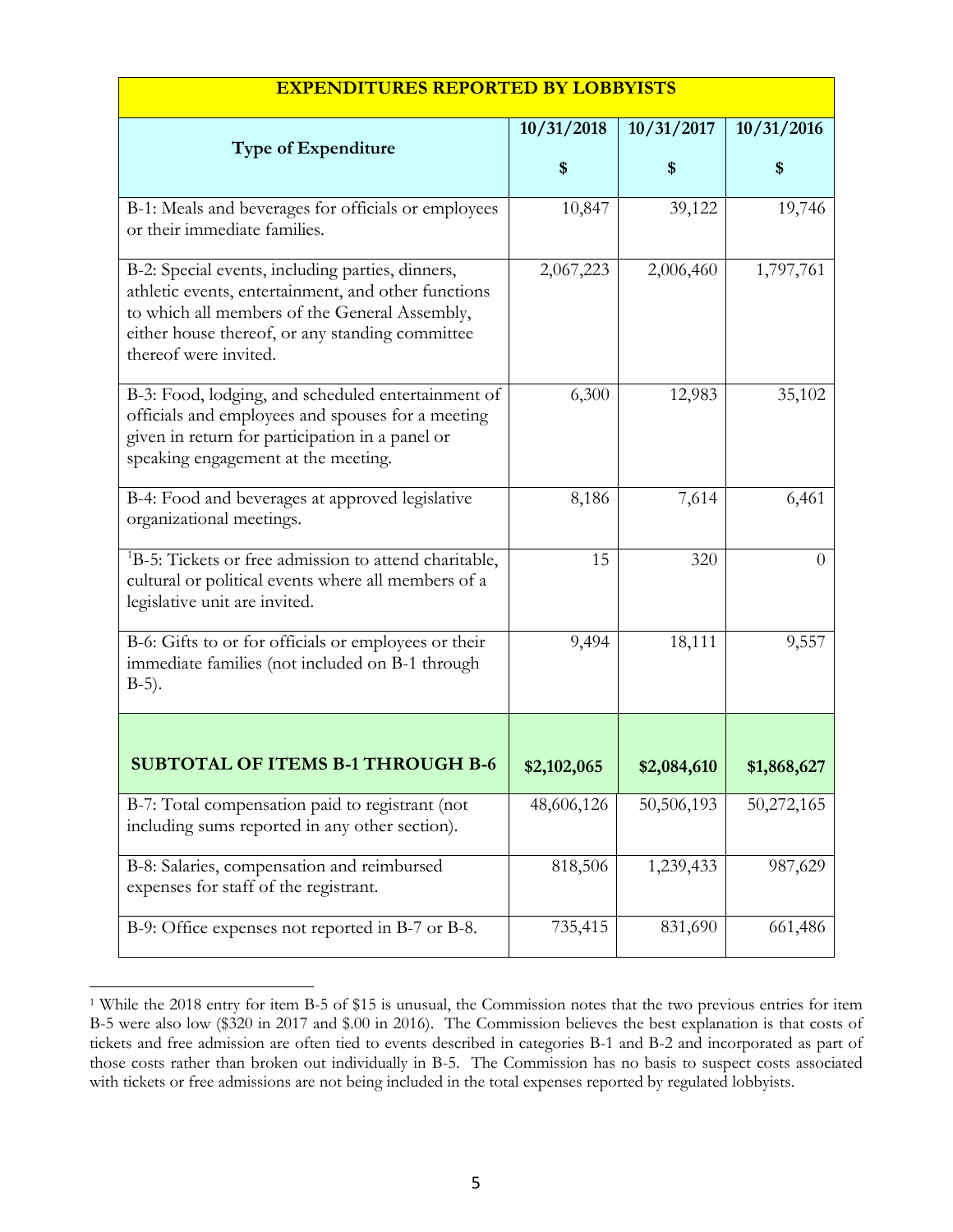| <b>EXPENDITURES REPORTED BY LOBBYISTS</b>                                                                               |              |              |              |
|-------------------------------------------------------------------------------------------------------------------------|--------------|--------------|--------------|
| <b>Type of Expenditure</b>                                                                                              | 10/31/2018   | 10/31/2017   | 10/31/2016   |
|                                                                                                                         | \$           | \$           | S            |
| B-10: Cost of professional and technical research<br>and assistance not reported in items B-7 or B-8.                   | 595,735      | 319,717      | 360,062      |
| ${}^{2}B-11$ : Cost of publications which expressly<br>encourage persons to communicate with officials<br>or employees. | 974,022      | 2,120,459    | 420,135      |
| <sup>3</sup> B-12: Fees and expenses paid to witnesses.                                                                 | 26,741       | 43,788       | 4,865        |
| B-13: Other expenses.                                                                                                   | 469,502      | 524,606      | 560,483      |
| <b>TOTAL OF ITEMS B-1 THROUGH B-13</b>                                                                                  | \$54,328,112 | \$57,670,496 | \$55,135.452 |

# **ENFORCEMENT ACTIVITIES**

There are two types of complaints, as that term is used in the Public Ethics Law and the Commission's regulations. The Public Ethics Law provides that any person may file a complaint with the Commission. Complaints filed with the Commission must be signed under oath and allege a violation of the Public Ethics Law by a person subject to the law. In addition, following investigation of independently obtained information, the Commission may issue a complaint on its own motion alleging Public Ethics Law violations. Enforcement inquiries and reviews are conducted by the Commission's Staff Counsel, with the assistance of two paralegals and a compliance officer. In 2018, Staff Counsel was also assisted by 1 intern.

The term "preliminary matters" describes those matters that have not yet reached the complaint stage. The Commission's enforcement procedures divide preliminary matters into two categories. All new matters are docketed as Preliminary Consideration Matters (A matters) and presented to the Commission for review to determine whether the matter merits staff inquiry or follow-up. Cases where the Commission determines that investigation is warranted are designated Preliminary Inquiry Matters (B matters).

In 2018, the Commission opened 34 A matters (Preliminary Consideration), including 18 conflict of interest matters, 8 lobbyist matters, 5 financial disclosure matters, and 3 training matters.

<span id="page-6-0"></span> <sup>2</sup>Much of the 2017 increase in expenditures for this item derived from activity to address legislation on hydraulic fracturing.

<span id="page-6-1"></span><sup>3</sup>See Footnote 2.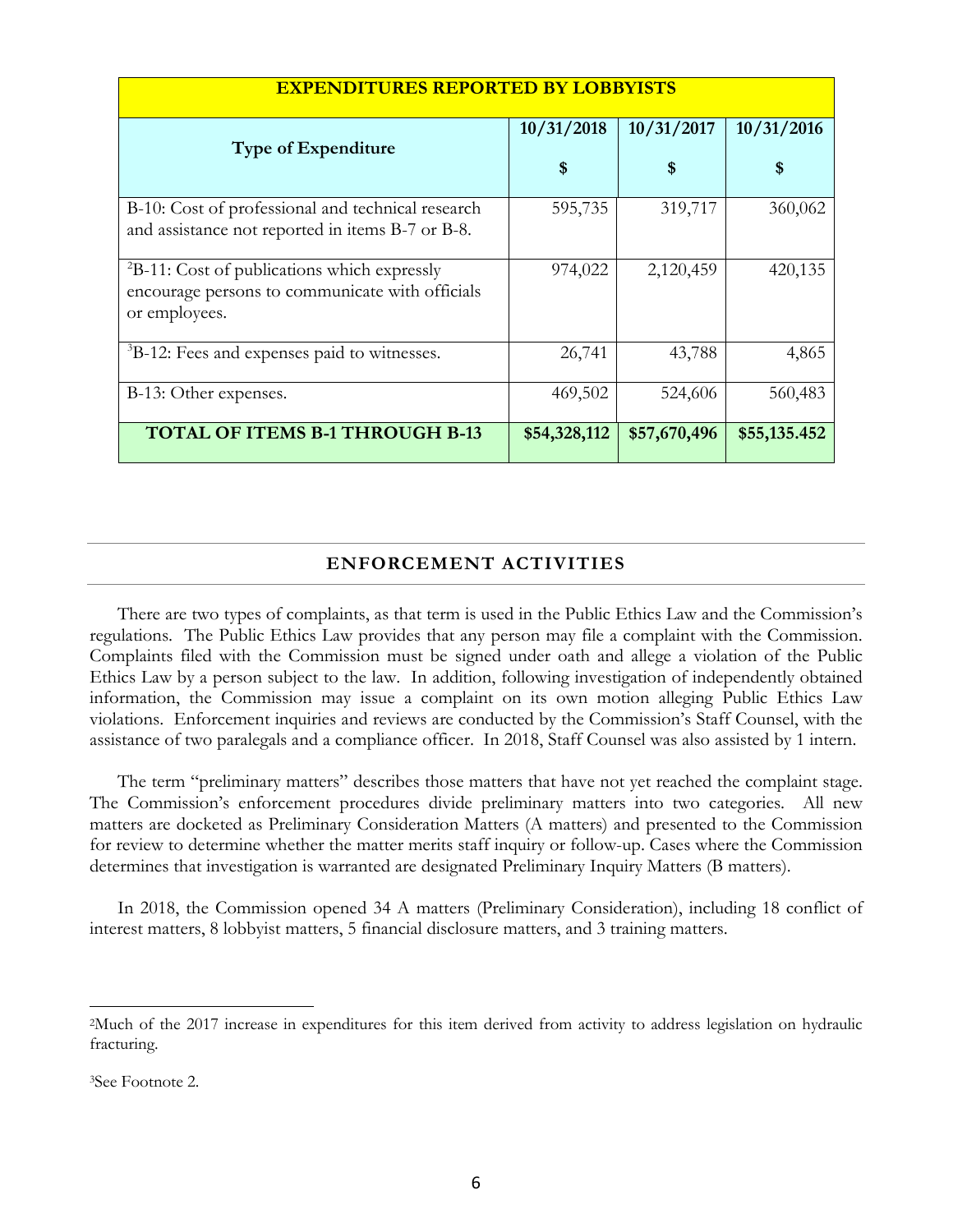The Commission entered into 5 Late Filing Agreements with lobbyists during 2018, resulting in payments of \$1900 to the Fair Campaign Finance Fund. The Commission also entered into a Settlement Agreement with a lobbyist who solicited campaign contributions for a candidate for the State Senate. The lobbyist was assessed a fee in lieu of a fine in the amount of \$1,500 that was paid to the Fair Campaign Finance Fund. The Commission closed 33 A matters in 2018. (Note that at this preliminary stage, allegations of ethics violations against multiple parties may be grouped as a single matter; e.g. late filed lobbyist reports.)

The Commission opened 5 B matters (Preliminary Inquiry Matters) in 2018. All 5 involved conflicts of interest. In 2018, the Commission also closed 5 B Matters, including 3 matters from 2017. The Commission issued a reprimand and assessed a fee in lieu of a fine of \$2,000, through a Pre-Complaint Disposition Agreement, to a former employee of the Maryland Health Care Commission for having an interest in a limited liability company that entered into contracts with units of the Maryland Department of Health. The former employee also acknowledged that his actions violated the prohibition against an employee using the prestige of their office for the private gain of themselves or others.

In calendar year 2018, the Commission issued 44 complaints, including complaints in 38 financial disclosure matters, 1 conflict of interest matter, 2 lobbying matters and 3 training matters. The Commission closed 23 complaints in 2018.

All enforcement payments were deposited in the Fair Campaign Finance Fund and cannot be used by the Commission. The Commission assessed a total of \$5,400 in enforcement penalties in 2018.

Following a successful audit that occurred in 2016 of Lobbyist Activity Reports, the Commission approved Staff Counsel's request that the audit continue annually. In 2018, 20 Activity Reports filed by lobbyists for the period of November 1, 2017 to April 30, 2018 were selected for audit. The Public Ethics Law requires that lobbyists report compensation and other expenditures by filing Activity Reports. Gen'l. Prov. § 5-705. The Commission is required to review each report filed with it as part of its duties under the Public Ethics Law. Gen'l. Prov. § 5-205(a)(5)(i). Lobbyists must retain each "…account, bill, receipt, book, paper, or other document[s] necessary to substantiate..." their Activity Reports and affiliated reports for 3 years after the reports are filed. Gen'l. Prov.  $\sqrt{5}$ -409(a-b). Each lobbyist, with reasonable notice from the Commission, shall make those documents available to the Commission for inspection. Gen'l. Prov. § 5-409(c). This last section provides the Commission with the authority to audit Activity Reports and other associated reports by inspecting supporting documentation. Lobbyists are advised that the audits will be occurring and of the documentation they will be required to provide if they are selected for an audit. After Activity Reports for the period of November 1, 2018 to April 30, 2019 are filed, the Commission staff will randomly select no less than 20 Lobbyists and meet with them to review the documentation which supports their reports. Staff Counsel will then ask the lobbyists to provide any necessary amendments. Lobbyists who fail to respond to the audit will be subject to enforcement action. [4](#page-7-0)

<span id="page-7-0"></span> <sup>4</sup> The primary purpose of the audits, which are performed on randomly-selected lobbyists, is to confirm that the information reported by them is accurate and supported by the records they maintain. The random nature of the process, which is conveyed to all lobbyists in advance, encourages them to ensure accuracy in the information they provide and to maintain the proper documentation to support their reports.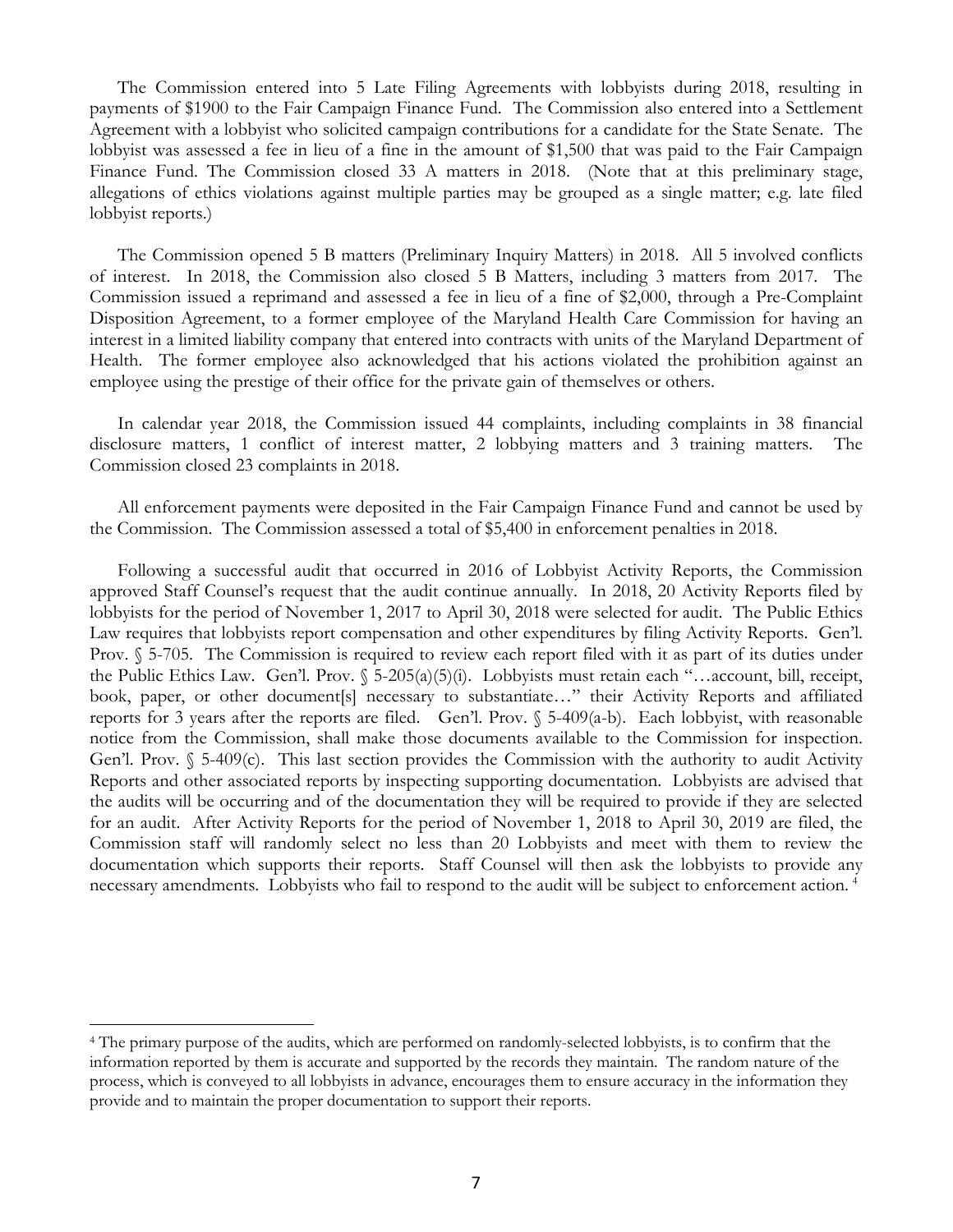#### **LOCAL GOVERNMENT ETHICS LAWS**

The Public Ethics Law charges the Commission with ensuring that local governments and school boards implement laws/regulations consistent with the requirements imposed on them in the State law. The Commission, however, has no role in administering those laws/regulations once it determines they are in compliance with the State's requirements. That responsibility belongs to the local governments and school boards.

During 2018, the Commission's Executive Director, General Counsel, and Assistant General Counsel participated in numerous phone discussions with county and local ethics officials, as well as their representative associations. The conversations addressed questions relating to conflicts of interest, financial disclosure and lobbying and the adoption of local laws/regulations to ensure compliance with enhanced requirements imposed on elected local officials and school board members by the General Assembly in legislation enacted in 2017 (the Public Integrity Act). The Commission received forty-six new written requests for advice from local governments and boards of education and staff continued its review of the ethics ordinances and policies of local governments and boards of education for compliance with the Public Ethics Law and the Commission's regulations. The Commission staff worked with several jurisdictions that previously submitted draft laws, but had not yet received Commission approval. The Commission continued to review, give advice on, and approve draft ordinances or revisions to previously approved local ethics ordinances from counties and municipalities. While local governments must submit to the Commission an annual certification of compliance, the Ethics Law contains no such certification requirement for local boards of education. As a result of the 2017 legislation referenced above, most if not all local governments and boards of education are required to make changes to their local ordinances and policies in order to comply with the State Law requirements. As of the end of 2018, many jurisdictions had enacted compliant laws/regulations and many more are in the process of doing so.

The Public Ethics Law and the Commission's regulations authorize the Commission to exempt a municipality from the requirement to adopt an ethics law, or to modify the provisions applicable to a municipality, if the Commission determines an exemption or modification to be warranted based upon the size of the municipality. Commission regulations (19A.04.03.03) require the Commission to review the status of all municipal exemptions and modifications at the end of each decennial census to determine if those that were previously granted are still appropriate. The review for the 2010 census was undertaken at the end of 2013 and the beginning of 2014. No additional exemptions/modifications were granted in 2018.

The Commission issued no new Public Notices in 2018, but four Public Notices for noncompliance with the requirements of Subtitle 8 of the Public Ethics Law continue from previous years. Public Notices are posted on the Commission's website at<http://ethics.maryland.gov/local-government-public-notices/> and set forth the issues for each jurisdiction related to noncompliance with the State requirements. Public Notices currently exist for the City of Gaithersburg, the Town of Hampstead, the Town of Mount Airy and the City of Westminster.

Finally, the Commission also received and reviewed two reports from Montgomery County and two reports from Prince George's County regarding the special land use ethics disclosure reports required in those jurisdictions (See §5-833 through §5-845).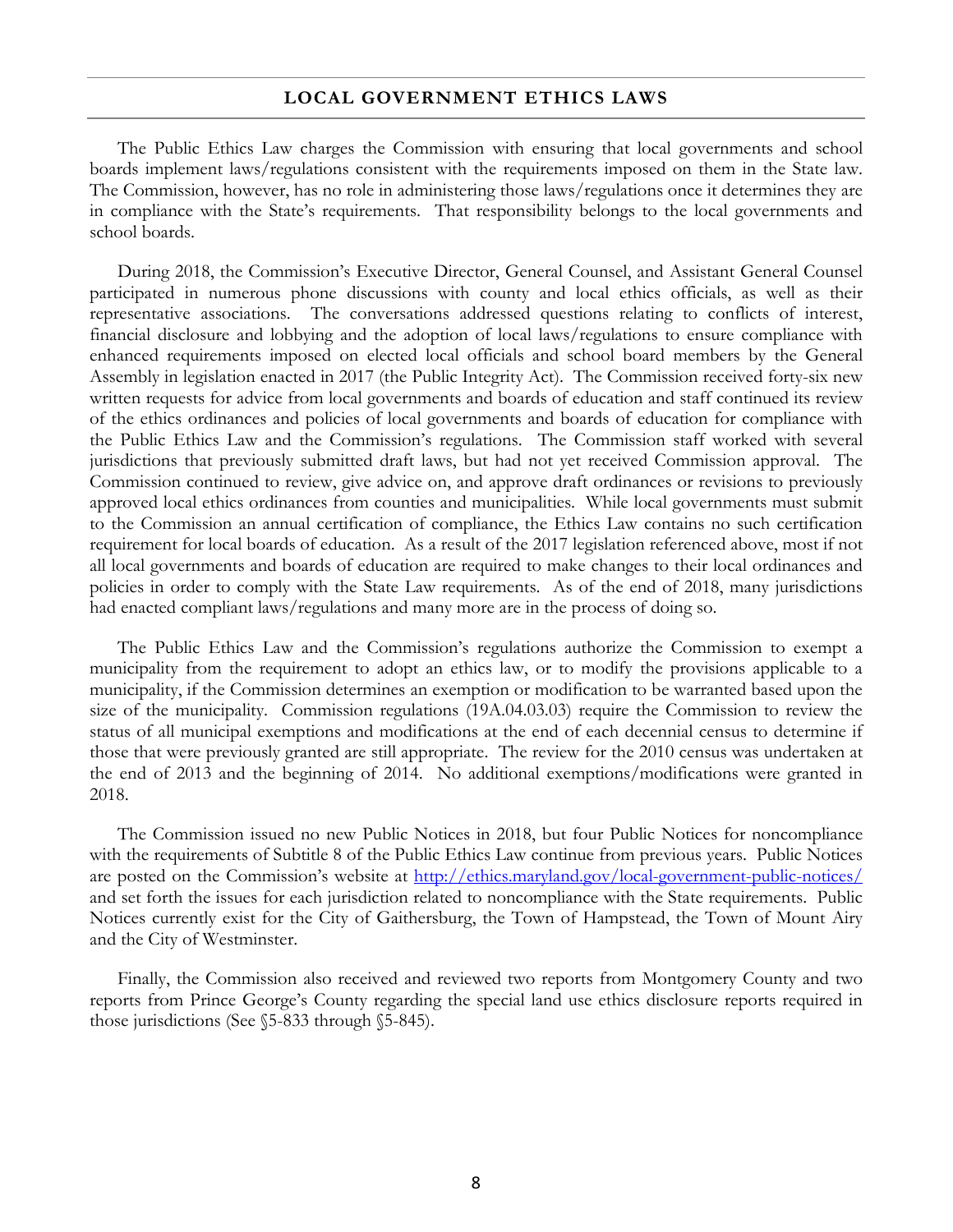#### **EDUCATIONAL AND INFORMATIONAL ACTIVITIES**

The Commission staff has been active in providing formal training to State employees, lobbyists and local jurisdictions. The training has involved advising and assisting employees, officials, candidates and lobbyists on completion of forms, and providing training related to the conflict of interest provisions of the Public Ethics Law. The Commission staff has assisted local government and school board officials in drafting their ethics laws and regulations and provided technical advice to local government ethics commissions.

The Public Ethics Law requires new financial disclosure filers (i.e. public officials) to receive 2 hours of Ethics Law training (§ 5-205(d)) within 6 months of becoming filers. Over 1,600 public officials and state employees took the conflicts of interest training online during calendar year 2018[5](#page-9-0).

In addition to the basic training provided to new financial disclosure filers, the staff regularly responds to requests from various State entities for general ethics training and other, specifically focused training. The staff conducted 13 general ethics training programs for agencies, boards and commissions, attended by 268 State employees and public officials, addressing conflicts of interest and the financial disclosure requirements. The Commission staff also conducted 28 training sessions addressing conflict of interest issues attended by an additional 1,057 State employees, public officials, members of the public and special interest groups. The total number of individuals who attended general ethics and conflict of interest training was 1,325.

In accordance with § 5-205(e) of the Public Ethics Law, which requires the State Ethics Commission to provide a training course for regulated lobbyists and prospective regulated lobbyists at least twice each year, the Commission staff conducted 3 lobbying training programs attended by 21 regulated lobbyists. In addition, a total of 315 regulated lobbyists took the mandated training online during calendar year 2018. The lobbying training focuses on electronic filing, the general lobbying conduct prohibitions in the Law, and reporting requirements.

The State Ethics Commission has become increasingly reliant on its website. The Commission's home page allows users to access the Commission's Annual Reports, special explanatory memoranda, and other information. The Commission's electronic filing for lobbyists and financial disclosure filers may be accessed from the website, and all Commission forms may be downloaded from the home page.

# **2018 LEGISLATION REPORT & RECOMMENDATI ONS**

The State Ethics Commission proposed no departmental bills for the 2018 Session of the General Assembly.

<span id="page-9-0"></span> <sup>5</sup>Several members of the Commission staff spent the second half of 2018 engaged with a vendor in the development of updated training to replace the existing online conflicts of interest/financial disclosure training and lobbyist training. The new online training will be launched in early and mid-2019 respectively.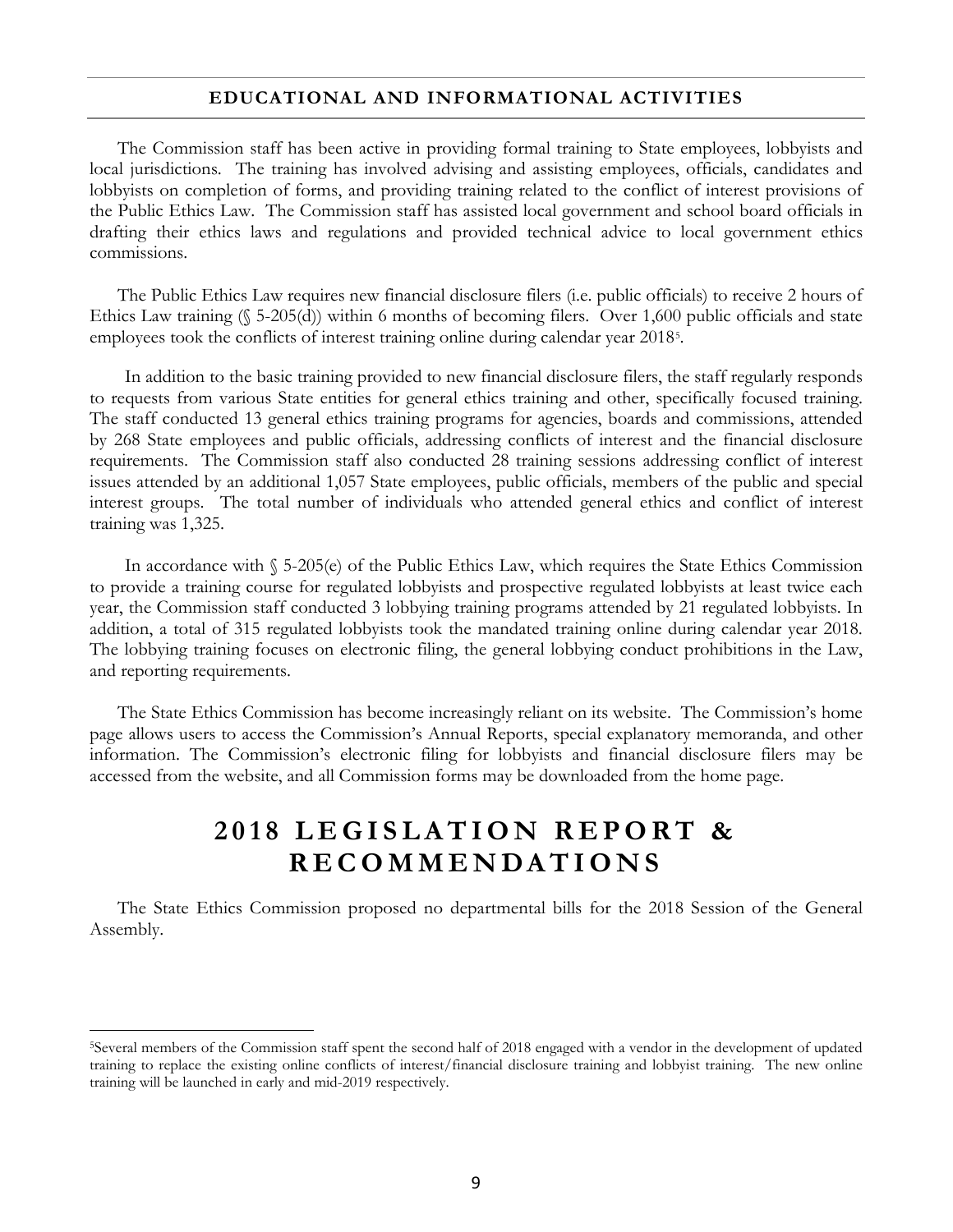## **PROPOSED CHANGES TO CONFLICT OF INTEREST PROVISIONS**

The Commission has reviewed the conflict of interest provisions of the Public Ethics Law and suggests that the General Assembly consider the following issues:

- Like legislators, legislative staff should be prohibited from lobbying for one legislative session after leaving their State employment.
- The law prohibiting misuse of confidential information by current officials and employees should be extended to include the misuse of confidential information acquired during State service by former officials and employees.
- The provisions relating to honoraria should be amended to clearly identify the types of honoraria that may be accepted, as well as the circumstances under which honoraria may be accepted.

# **PROPOSED CHANGES TO LOBBYING PROVISIONS**

The Commission supports modifying the lobbying provisions of the Public Ethics Law in the following manner:

Section 5-709 requires lobbyists to report the total cost of a meal or reception to which all members of a legislative unit are invited. The current requirement may inadvertently inflate the actual amount spent on lobbying legislators when both legislators and non-legislators are invited. The Commission recommends that the General Assembly amend this provision by limiting the reporting requirement to the costs associated with the legislative invitees only.

## **PROPOSED CHANGES TO FINANCIAL DISCLOSURE PROVISIONS**

None at this time.

## **PROPOSED CHANGES TO ENFORCEMENT PROVISIONS**

The Commission and its staff continually review the Public Ethics Law in order to determine if the administration and enforcement are consistent with the intent of the law and the mission of the Commission.

• The Law currently authorizes the Commission to impose a fine not exceeding \$5,000 for each violation of the Public Ethics Law by a regulated lobbyist. However, with respect to State employees and public officials, the Commission must request a court to assess fines of \$5,000 per violation. Providing the Commission with authority to directly assess civil penalties against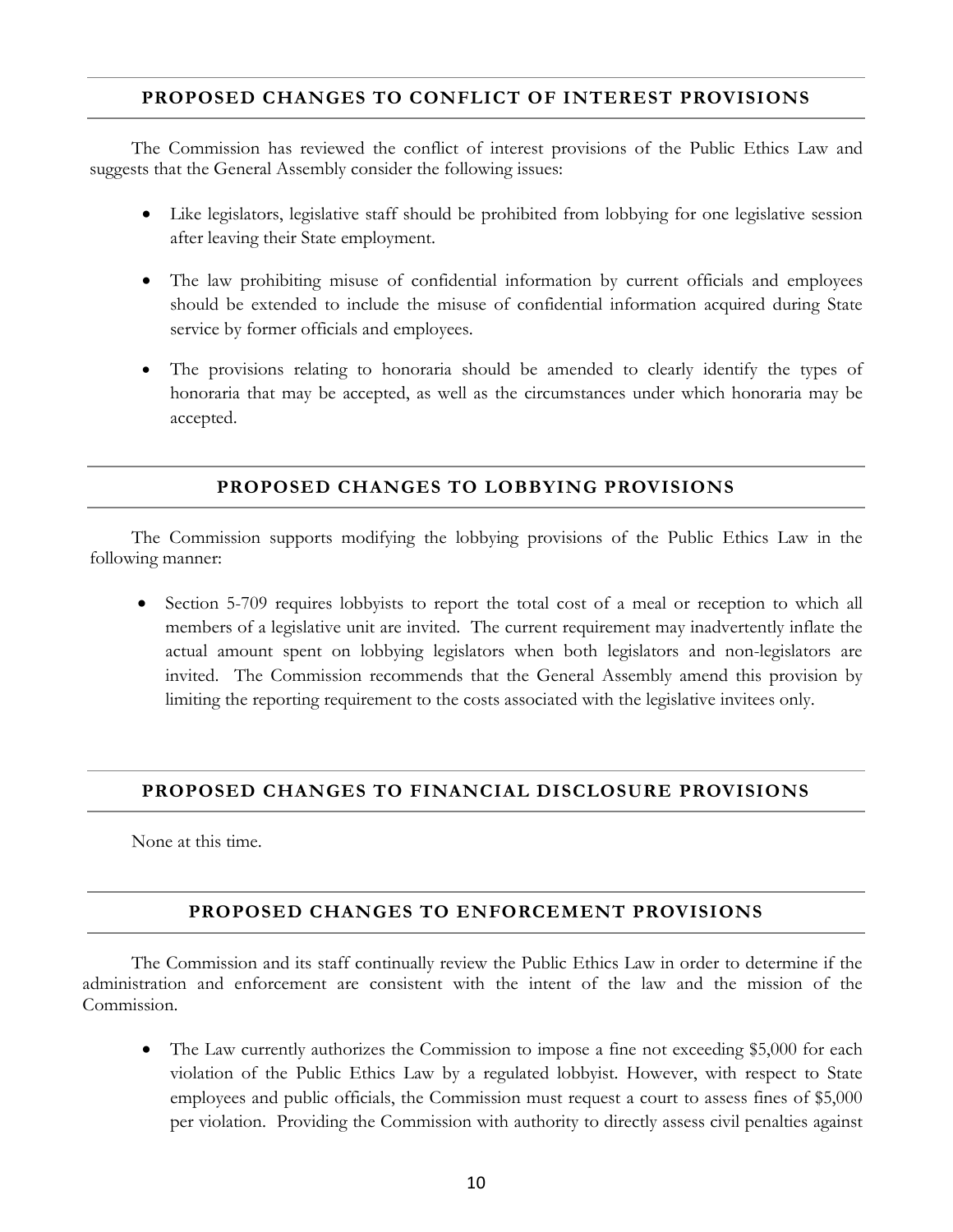State employees and public officials would offer a formal alternative to expensive and extended court proceedings and would give the Commission authority equal to the authority it presently has with regard to lobbying violations. All fines assessed by the court are sent to the General Fund. Penalties, fines, and fees assessed by the Commission are paid to the Fair Campaign Financing Fund.